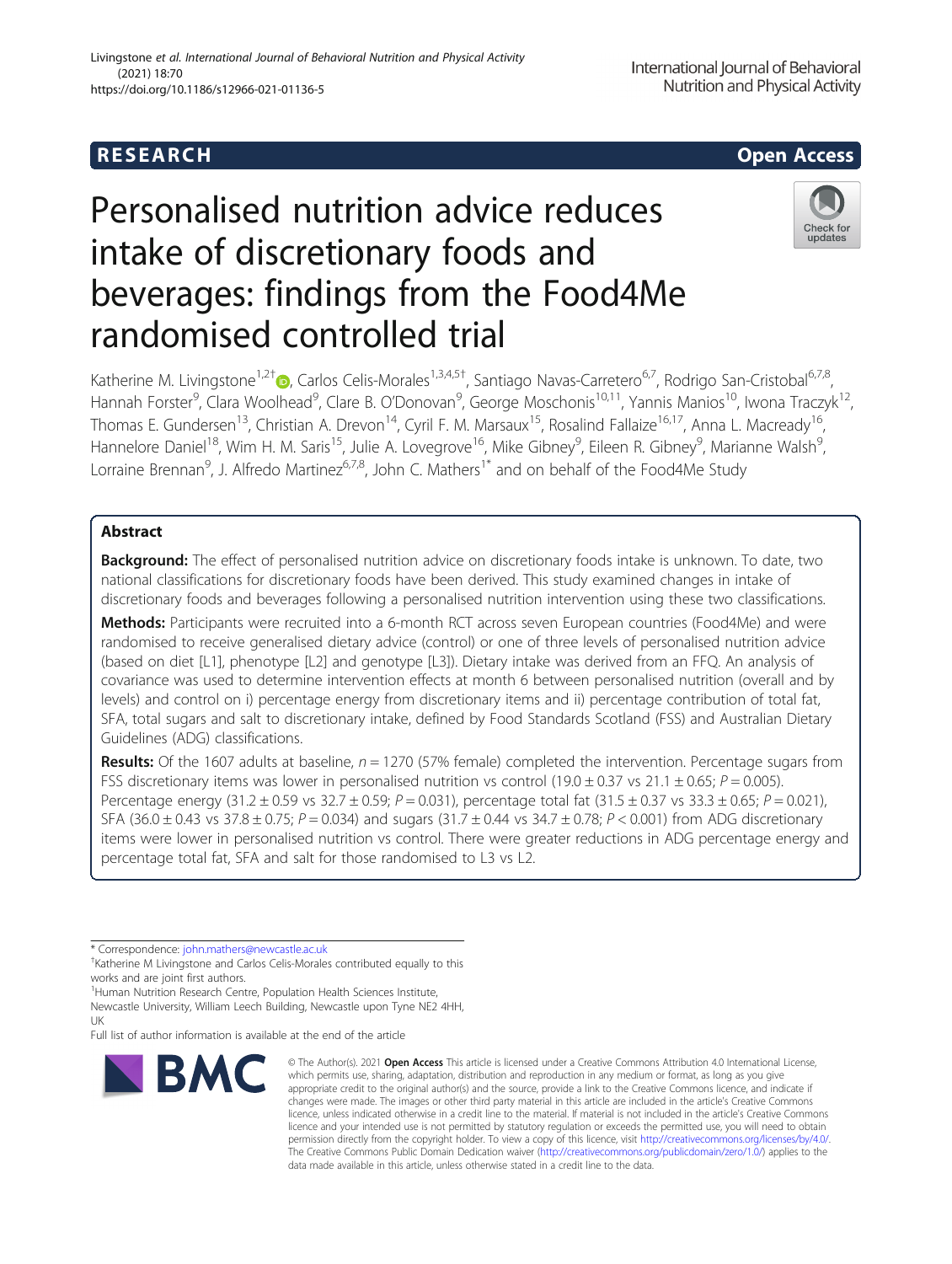**Conclusions:** Compared with generalised dietary advice, personalised nutrition advice achieved greater reductions in discretionary foods intake when the classification included all foods high in fat, added sugars and salt. Future personalised nutrition approaches may be used to target intake of discretionary foods.

Trial registration: Clinicaltrials.gov [NCT01530139.](https://clinicaltrials.gov/ct2/show/NCT01530139) Registered 9 February 2012.

Keywords: Discretionary, Discretionary foods and beverages, Personalised nutrition, Internet-based, Intervention, European, Adults, Food4Me

#### Background

The consumption of discretionary foods and beverages is discouraged in most dietary guidelines internationally [[1](#page-9-0)–[3\]](#page-9-0). While discretionary foods and beverages are broadly defined as being high in fat, added sugars and salt [[3](#page-9-0)], there are inconsistencies between nutrient- and food-based approaches in dietary guidelines. Moreover, few European countries have provided a clear definition of which foods and beverages constitute discretionary foods. In the UK, Food Standards Scotland (FSS) has classified discretionary foods as confectionery, sweet biscuits, crisps, savoury snacks, cakes, sweet pastries, puddings and sugar containing soft drinks. Other energydense foods, such as processed meats and burgers, are not classified as discretionary by FSS as they provide nutrients and are typically consumed as a part of a meal [[4\]](#page-9-0). In contrast, internationally, the classification of discretionary foods in the 2013 Australian Dietary Guidelines (ADG) does not make this distinction and includes all foods and beverages high in fat, added sugars and/or salt, including processed meats and alcoholic beverages, which are disregarded in the FSS classification [\[3,](#page-9-0) [5](#page-9-0)]. Similarly, the Dietary Guidelines for Americans 2015– 2020 discourage calories from all foods and beverages high in added sugars, saturated fat, sodium, as well as alcoholic beverages [[6\]](#page-9-0). These two approaches to classifying discretionary foods, based solely on energy density and based solely on snack foods, create challenges for comparing and reducing population intake of these foods. The increasing globalisation and politicisation of the food system, including the degree of food processing [[7\]](#page-9-0), suggest that there is a need to understand the utility of the classification "discretionary foods" when designing dietary interventions that aim to reduce intake of foods associated with poorer health.

Although, there is limited data on the percentage contribution of discretionary foods in Europe, recent national surveys suggest that discretionary foods and beverages in adults contribute up to 19% of daily energy intake in Scotland [\[4](#page-9-0)], and globally, up to 33, 28 and 26% in Australia [[8\]](#page-9-0), US [\[9](#page-9-0)], and Mexico [\[10\]](#page-9-0), respectively. Given the poor nutritional profile of many discretionary foods and beverages, and that consumption of these foods is associated with greater risk of cardiovascular disease, obesity and all-cause mortality  $[11–15]$  $[11–15]$  $[11–15]$ , there is a need to reduce intake of discretionary foods and beverages. Efforts to reduce discretionary food and beverage intake have typically focused on one-size-fits-all dietary recommendations [[16](#page-10-0), [17](#page-10-0)]. Increasingly, interventions are being designed and implemented using behavioural advice tailored to characteristics of the target population  $[18]$  $[18]$ . Personalised nutrition interventions leverage human individuality to design nutrition strategies to optimize health [\[19\]](#page-10-0). Emerging evidence suggests that personalised nutrition approaches offer an alternative and potentially more effective strategy to improve dietary intake compared with generalised dietary advice [[20](#page-10-0)–[22\]](#page-10-0). This includes successfully reducing intake of some discretionary foods and associated nutrients, such as red meat and salt intake [[21](#page-10-0), [23\]](#page-10-0). However, the effectiveness of personalised nutrition interventions for reducing intake of all discretionary foods and beverages remains unclear.

Research on reducing intake of discretionary foods and beverages is limited by lack of consensus in how to define and to classify discretionary food items. Moreover, no studies have provided a pan-European perspective on the effectiveness of personalised nutrition intervention to reduce intake of these foods. The Food4Me Study was a 6 month personalised nutrition intervention conducted across seven European countries that showed that personalised nutrition advice improved dietary intakes more than generalised dietary advice  $[18, 24-26]$  $[18, 24-26]$  $[18, 24-26]$  $[18, 24-26]$  $[18, 24-26]$  $[18, 24-26]$ . The present study is a secondary analysis of the Food4Me study aiming to examine changes in intake of discretionary foods and beverages after 3 and 6 months of intervention using both the FSS and ADG classifications.

### Methods

#### Study design

The Food4Me Study [[27\]](#page-10-0) was a 6-month, 4-arm, internet-based RCT conducted in seven European countries, designed to compare the effects of personalised dietary and physical activity advice with generalised advice in changing dietary and lifestyle behaviors [\[18](#page-10-0), [23](#page-10-0), [25,](#page-10-0) [28](#page-10-0), [29\]](#page-10-0). Recruitment included newspapers, radio advertisements and flyers and potential participants could register their details via the Food4Me website [[27](#page-10-0)]. Participants were asked via email to complete online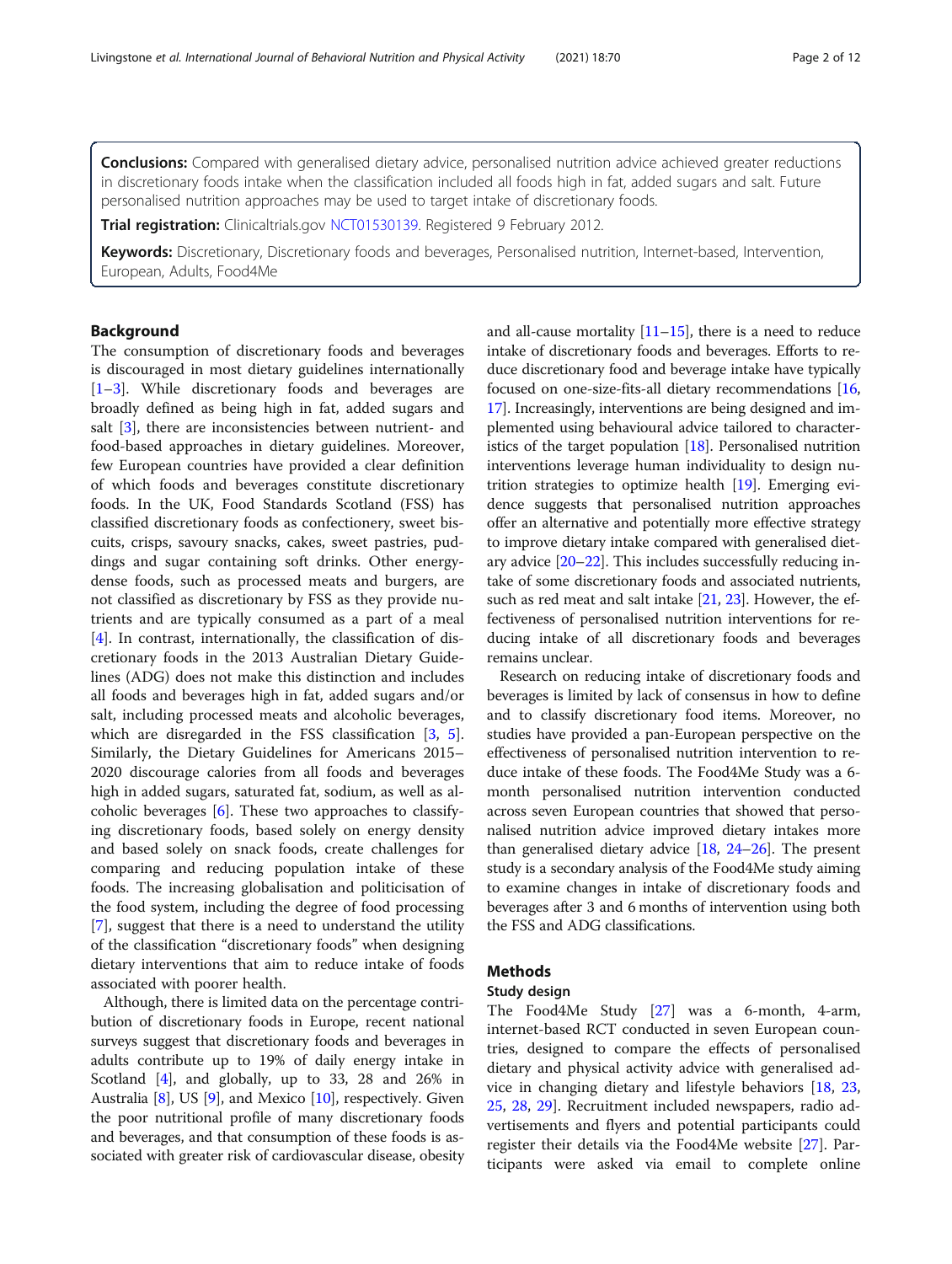questionnaires and to provide biological samples at baseline and after 3 and 6 months intervention. Participants could interact via email with the dietitians, nutritionists and researchers at each center during the 6-month intervention. Participants were randomised to one of four intervention arms and received either non-personalised, generalised dietary advice (control; Level 0), or one of three levels of personalised nutrition based on individual dietary, physical activity, phenotypic and genotypic data (see below). A total of 17 behaviour change techniques were embedded in the intervention design, including motivation behaviours and self-regulatory capacity or skillrelated behaviours and promotion of supporting activities [[18](#page-10-0), [30\]](#page-10-0). Participants were asked to complete an online food frequency questionnaire (FFQ), the Baecke physical activity questionnaire [\[31\]](#page-10-0), to wear accelerometers and to provide self-measured anthropometric information, buccal swabs and dry blood spot cards. Participants ( $n = 1607$ ) were recruited between August 2012 and August 2013. Each university or research centre delivering the intervention obtained Research Ethics Committee approval for the study from their relevant local or national committee. The Food4Me trial was registered as an RCT (NCT01530139) at [wwww.clinicaltrials.gov](http://wwww.clinicaltrials.gov). Participants signed online consent forms [\[18](#page-10-0)]. The Consolidated Standards of Reporting Trials (CONSORT) 2010 checklist was used for reporting this study (see Additional File [1\)](#page-8-0).

#### Eligibility criteria

Participants aged ≥18 years were included. The following exclusion criteria were applied: (i) pregnant or lactating; (ii) no or limited access to the Internet; (iii) following a prescribed diet for any reason, including weight loss, in the last 3 months; (iv) diabetes, coeliac disease, Crohn's disease, or any metabolic disease or condition altering nutritional requirements.

#### Randomisation and masking

An urn randomisation scheme was used to allocate individuals to each treatment arm (see Additional File [2](#page-8-0) for TIDieR checklist for intervention description). Participants randomised to Level 1 (L1) received personalised dietary advice based on current diet and physical activity alone, Level 2 (L2) received personalised dietary advice based on dietary, physical activity and phenotypic data and Level 3 (L3) received personalised dietary advice based on dietary, physical activity, phenotypic and genotypic data. Personalised dietary feedback was based on how intake of specific nutrients compared with recommended intakes, which was then translated into advice on changing intake of food groups (fruits and vegetables, whole grain products, fish, dairy products and meat). Personalised phenotypic feedback was based on anthropometric measurements and nutrient- and metabolic-related biomarkers and specific variants in five nutrient-responsive genes were used to provide personalised genotypic feedback. Personalised advice on physical activity was based on accelerometer data and responses to the Baecke Questionnaire.

Participants randomised to the control group (L0) received dietary advice based on population-level healthy eating guidelines. This non-personalised dietary advice was derived from national dietary recommendations in each of the seven European countries and included generalised advice on the food groups listed above. In addition, these recommendations included a generic physical activity recommendation. Further details of the Food4Me study are provided elsewhere [[18](#page-10-0)].

#### Personalised feedback report

Participants randomised to L1, L2 and L3 received personalised feedback reports via email at baseline and at months 3 and 6 of the intervention. For those randomised to L1, L2 and L3, algorithms were used to provide participants with three specific top priority food-based dietary goals (e.g. designed to reduce intake of total fat, saturated fat, carbohydrate and salt) according to the individual's intake of foods and nutrients [[32](#page-10-0)]. Dietary advice was not given based on discretionary food intake per se, although messaging often referred to specific discretionary foods as targets to swap for healthier options. For example, if salt intake was identified as a top nutrient to change and meat-based dishes were the main contributing food sources, then a message may include "Reduce your intake of processed meats and pies; swap salami, ham and bacon for turkey or beef." Added sugars were not a target nutrient, although advice on table sugar, honey, soft drinks and confectionary was given if intake of carbohydrates were identified as a top target nutrient. For participants randomised to L2 and L3, the dietary advice was also based on phenotypic data (L2) and phenotypic plus genotypic data  $(L3)$  [[18\]](#page-10-0). Phenotypic data used to derive feedback included circulating concentrations of fasting blood cholesterol glucose, omega-3 and carotenoids, as well as BMI and waist circumference, while genotypic data included FTO, FADS1, TCF7L2, APOE(e4) and MTHFR. For example, a participant randomised to L3 with a high saturated fat intake from meat-based dishes, who also had high cholesterol and carried the APOE genetic risk variant, could receive the message "You have a genetic variation that can benefit by keeping a healthy intake of saturated fat and a normal level of blood cholesterol. Swap savoury pies and processed meats e.g., burgers, sausages and chicken goujons for lean meats or skinless chicken breast."

# Dietary measures

Participants completed an online semi-quantitative FFQ to estimate dietary intake at baseline and at months 3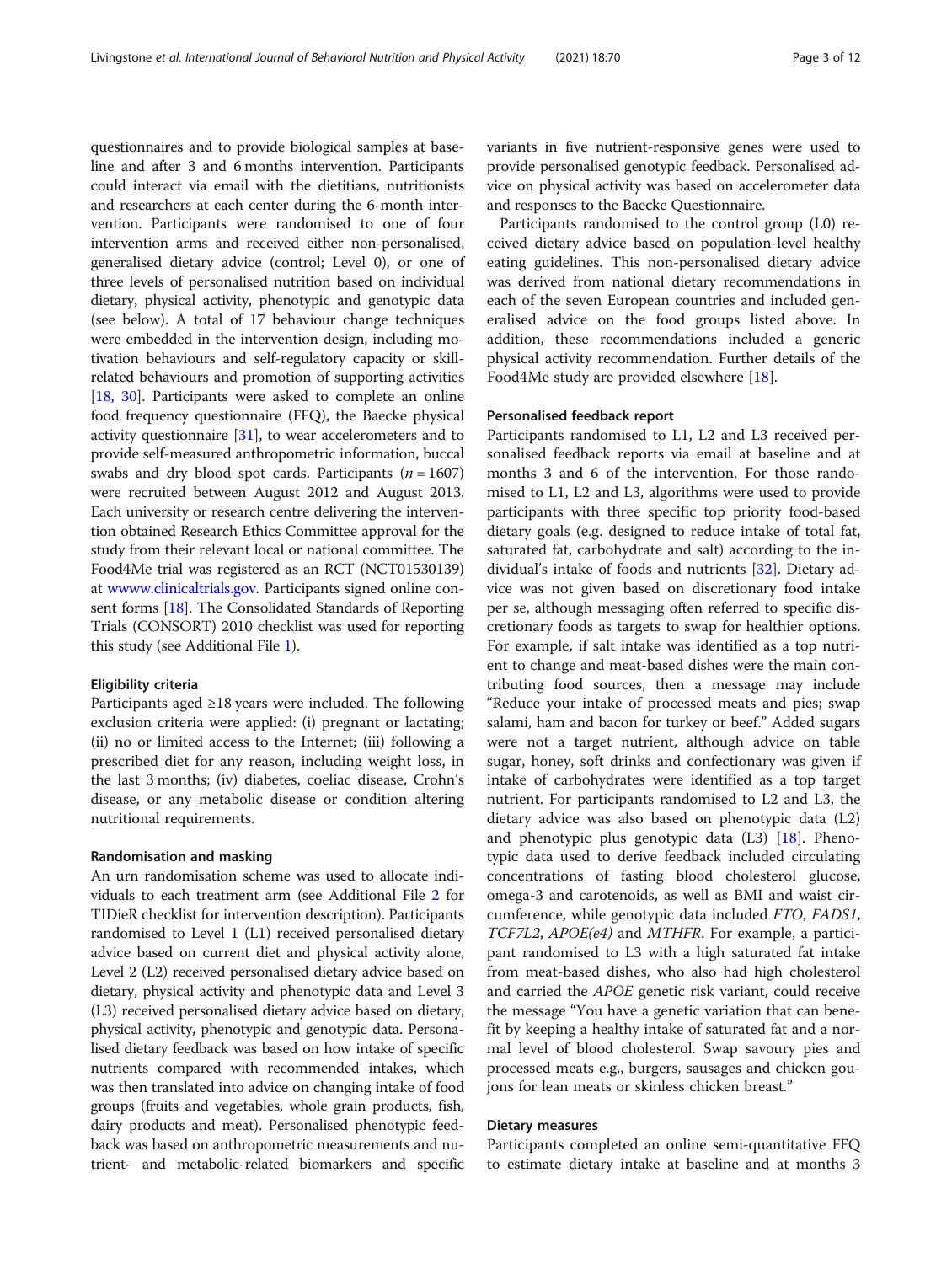and 6 of the intervention. The FFQ was developed and validated for the Food4Me Study [\[33](#page-10-0), [34](#page-10-0)] and included 157 food items consumed frequently in each of the seven recruitment countries. FFQs were available in the language of the country, with additional country-specific foods added to the FFQ for the Netherlands, Germany, Greece, Spain, Poland (e.g., 'stroopwafels' and 'baklava' were added to the Dutch and Greek FFQ, respectively). Nutritional composition and portion sizes were calculated from the 2008–2010 National Adult Nutrition Survey database [[35\]](#page-10-0), with relevant national food composition databases used for foods unique to specific countries. Further information on the development of the FFQ is detailed elsewhere [\[33](#page-10-0), [36](#page-10-0)].

Two measures of discretionary foods and beverages intake were created by identifying relevant food and beverage items from the Food4Me FFQ, aligned to the FSS and ADG classification of discretionary foods. Using the FSS classification of discretionary foods and beverages [[4\]](#page-9-0), a total of 22 FFQ items were included: sweet biscuits (2 items), cakes, pastries and puddings (8 items), ice cream and desserts (2 items), confectionary (3 items), crisps and savoury snacks (4 items) and sugar containing drinks (3 items). The second measure, AGD discretionary, included a total of 59 FFQ items which, in addition to those food items within the FSS discretionary classification, also included savoury pastries and pies, processed meats, burgers and sausages (10 items), commercially fried foods (4 items), fatty and/or salty snack foods (2 items), cream, butter and spreads which are high in saturated fats or sugars (15 items) and alcoholic drinks or other beverages (6 items). As the ADG classification also includes criteria based on nutrient profiles at the food code level, decisions on the classification of FFQ food groups were made to align as best as possible, e.g. for burgers, discretionary foods are defined as those with > 5 g saturated fat per 100 g as per the ADG classification. With no differentiation between burgers available in the Food4Me FFQ, all burgers were included in the ADG discretionary classification. A full list of the foods and beverages included in each of the two measures is provided in Additional File [3](#page-8-0).

The total percentage of energy (%E) from FSS and AGD discretionary foods and beverages and the percentage contribution of total fat, SFA and total sugars to FSS and AGD discretionary foods and beverages were estimated. Percentage energy from discretionary foods/beverages was calculated by first dividing the energy composition (kJ/ 100 g) of each discretionary FFQ item by 100, multiplying the grams consumed by the energy content per gram, summing for all discretionary food items, then dividing the discretionary energy intake by the total energy intake and multiplying by 100. For example, for a participant with a total energy intake of 9000 kJ/ day consuming two 20 g chocolate biscuits (providing 2053 kJ/ 100 g) per day and no other discretionary items, the contribution of discretionary foods (821 kJ) to their daily energy intake would be 9%. Similarly, to calculate the contribution to total intake of nutrients as a percentage, the total fat, SFA, sugars and salt composition (g/ 100 g) of each discretionary FFQ item was divided by 100, the number of grams consumed was multiplied by the nutrient content per gram, and summed for all discretionary foods. The discretionary nutrient intake was then divided by the total nutrient intake and multiplied by 100. One of the food groups included in personalised nutrition advice was sweets and snacks (21 FFQ food items – see Additional File [3](#page-8-0)). Given that the largest overlap between the FSS and ADG discretionary food classifications was in sweets and snacks, the contributions of total fat, SFA and total sugars made by sweets and snacks were also calculated. Energy misreporting was estimated as a binary variable (yes, no): under-reporting was operationalized as energy intake less than basal metabolic rate\*1.1  $[37]$  $[37]$ , where basal metabolic rate was calculated according to the Oxford equation [[38\]](#page-10-0) and over-reporting as more than 4500 kcal/day [\[39](#page-10-0)].

Participants completed a dietary change questionnaire at months 3 and 6 of the intervention. This questionnaire asked whether participants agreed with the following statement: "Over the past month, since receiving my dietary feedback I have made changes to reduce the amount of fat I eat", and equivalent questions were asked for sugar and salt. Responses included "strongly disagree", "disagree", "neither disagree nor agree", "agree" and "strongly agree". Three binary variables were created to reflect participants' perceptions of reduction in intake of fat, sugar and salt; participants who selected "strongly agree" or "agree" at month 3 and/or month 6 were classified as perceiving a reduced consumption of that nutrient. A binary composite measure of perceived reduction in intake of any of these three nutrients (fat, sugar and/or salt) over the 6 month intervention was created by aggregating all participants who were classified as perceiving a reduced consumption of any of the three nutrient at month 3 and/or month 6.

#### Study variables

Participants self-reported smoking habits and occupations. Country of residence was treated as a dummy variable. Physical activity level, moderate to vigorous physical activity (min/day), sedentary time (min/day) and the percentage of individuals meeting physical activity recommendations (> 150 min moderate physical activity or > 75 min vigorous physical activity or an equivalent combination of moderate and vigorous physical activity per week in bouts of at least 10 min [\[40](#page-10-0)])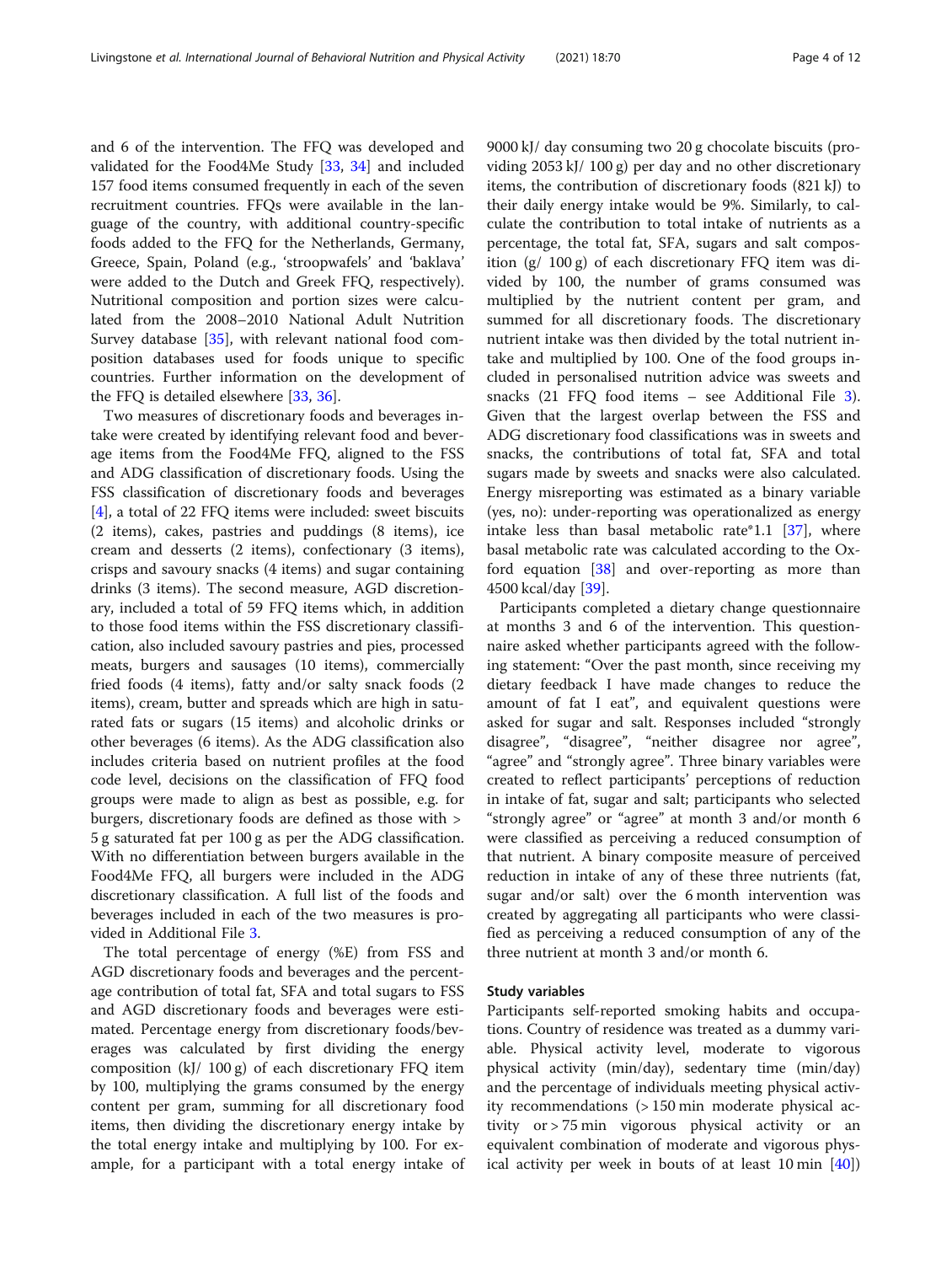were estimated from triaxial accelerometers (TracmorD, Philips Consumer Lifestyle.

Body weight (kg), height (m) and waist circumference (WC; cm) were self-measured and self-reported. Body mass index (BMI;  $\text{kg/m}^2$ ) was estimated from body weight and height. Participants were classified as overweight/obese, or not, using standard WHO classifications [[41\]](#page-10-0). Self-reported anthropometric measurements were validated in a sub-sample of the participants ( $n =$ 140) and showed a high degree of correlation between self-reported and measures values [[42](#page-10-0)].

#### Statistical analysis

All statistical analyses were performed using Stata (version 16; StataCorp, College Station, TX, USA). Details on the sample size for the Food4Me Study are provided elsewhere [[18,](#page-10-0) [23\]](#page-10-0). Complete case analysis was used to handle missing data. Given that adjustment for multiple comparisons may increase the risk of type 2 error [\[43](#page-10-0)], no adjustment for multiple comparisons was included. Mean and SD and percentages were used to present continuous and categorical variables, respectively. Percentage energy (%E) from discretionary items (using the FSS classification) were recoded into quartiles for descriptive purposes only. Multiple regression analyses were used to examine trends in participant characteristics (dependant variables) across quartiles of % E from discretionary items (independent variable). Linear and logistic regression analyses were used for continuous (age, body weight, BMI, WC, physical activity level, moderate/vigorous physical activity, sedentary time, total cholesterol concentrations) and categorical (occupation, weight status, meeting physical activity recommendation, smoking, medication use and energy misreporting) outcome variables, respectively. Trend analyses were adjusted for age, sex and country. Physical activity level, moderate to vigorous activity and sedentary time were additionally adjusted for time wearing the accelerometer and for season. Pearson's correlation was used to examine the correlation between FSS and ADG measures for %E from discretionary items.

To examine change in intake of discretionary foods and beverages at month 3 and month 6 according to intervention arm, we used an analysis of covariance with baseline intake as a covariate. Three contrasts were used to compare change between intervention arms. Contrast 1 compared L0 (control) with the mean of L1-L3 to examine whether personalised nutrition advice was more effective than generalised dietary advice. Contrast 2 compared L1 with L2-L3 to test whether personalisation based on phenotypic or phenotypic plus genotypic information differed from that based on dietary assessment only. Contrast 3 compared L2 with L3 to test whether the addition of genotypic information promoted changes

that differed from those using phenotypic and dietary information only.

Using the same approach described above, information from the dietary change questionnaire was used to examine whether perceived reduction in the amount of fat, sugar, salt, or a composite measure of these three, consumed over the 6-month intervention differed by intervention arm. Percentage concordance was estimated between the perceptions of reductions in intake of fat, sugar and salt (from the dietary change questionnaire) and measured decreases in intake of these nutrients from the FFQ (i.e. % change from total fat and sugars and grams/day of salt between baseline and month 6). For this purpose, the binary indicator for perception of dietary change for each nutrient (strongly agree/agree vs disagree/strongly disagree) was tabulated against a binary indictor for change in dietary intake for that nutrient (decrease in intake vs increase in intake).

#### Results

A total of 1607 participants were randomised into the intervention and 1270 of these completed the intervention and were included in the present analysis (Additional file [4](#page-8-0)). A full description of the characteristics of individuals who dropped out is described elsewhere [\[44](#page-10-0)]. Briefly, attrition did not significantly differ between the control and personalised nutrition arms, yet females, younger adults and adults with obesity were more likely to drop out. Baseline characteristics of participants were comparable across control and intervention arms (Additional file [5](#page-8-0)). Overall, the mean age of participants was 40.9 (SD 13.0) years, 57% were female, 46% had overweight or obesity, 40% were in a professional or managerial occupation, 78% met physical activity recommendations and 12% were current smokers (Additional file [6](#page-8-0)). Participants with highest %E from discretionary foods and beverages (ADG and FSS) at baseline were on average younger, had overweight or obesity, had higher blood cholesterol concentrations and were under-reporters of energy intake (Additional file [6](#page-8-0)). Using the ADG classification, participants with highest %E from discretionary foods and beverages at baseline were on average male, in intermediate occupations, less physically active, more sedentary and using medication. There was no significant difference in smoking status by %E intake from discretionary foods.

At baseline, 100 and 99.1% of participants consumed ADG and FSS discretionary items, respectively. The contribution of discretionary foods to intake of total energy and nutrients at baseline overall and by country is presented in Fig. [1](#page-5-0). Overall, FSS discretionary foods contributed 13.7% of participants' daily energy intake whereas when classified using the ADG, discretionary foods contributed 34.7% of daily energy intake. The positive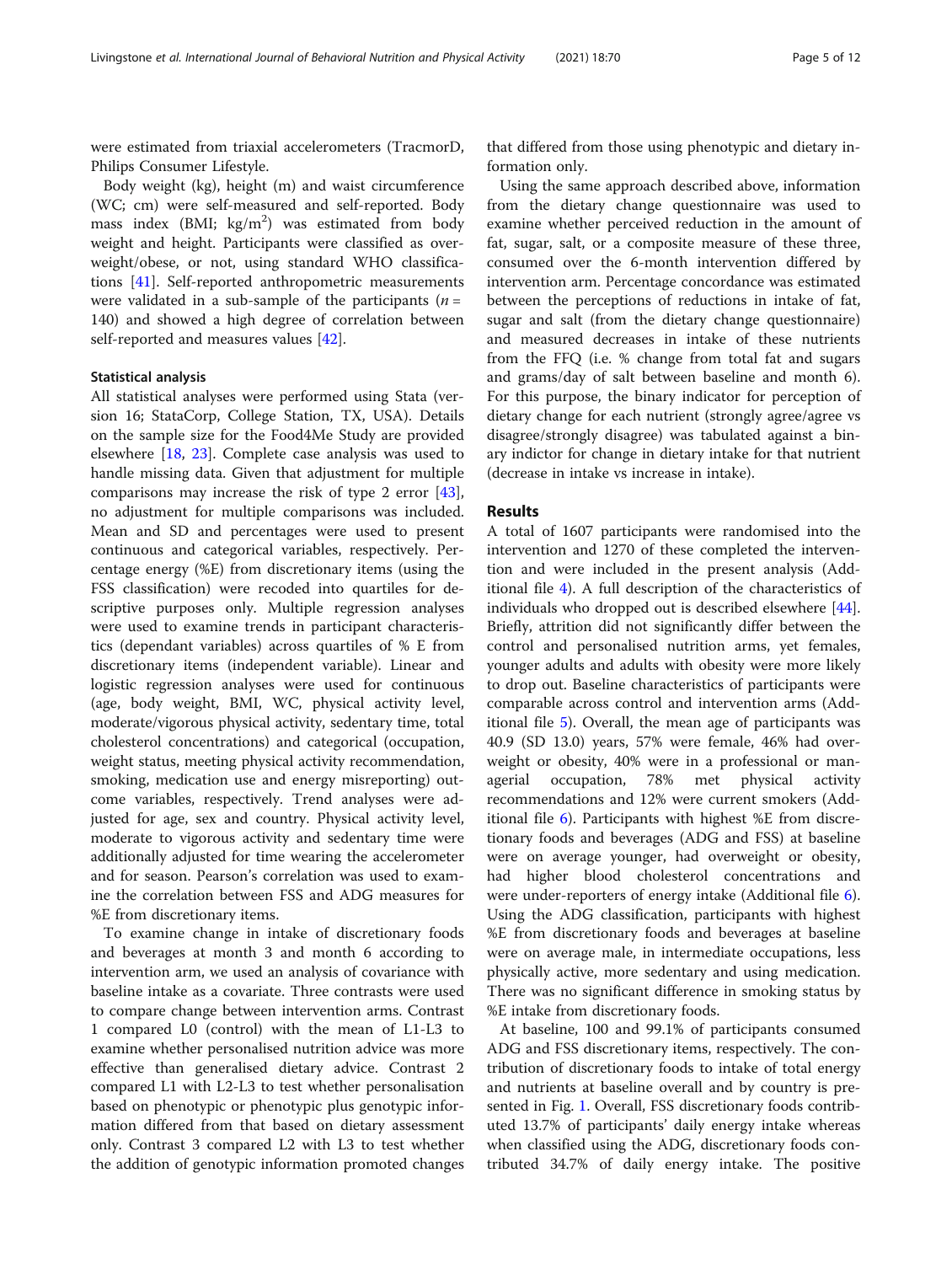<span id="page-5-0"></span>

correlation between both measures was strong  $(r = 0.67)$ . When stratified by country, %E from FSS discretionary foods was highest in Ireland and lowest in the Netherlands (Fig. 1). In contrast, %E from ADG discretionary foods was highest in Germany and lowest in Greece.

# Three-month effects of personalised nutrition intervention

The effects of the intervention on intake of discretionary foods and beverages at month 3 are shown in Additional file [7.](#page-8-0) Using the FSS classification, there were no significant differences in %E from discretionary foods items between those randomised to personalised nutrition and to the control intervention. However, reductions in %E, % total fat, SFA and sugars from ADG discretionary foods and beverages were greater in participants randomised to receive personalised nutrition advice (combined L1–3) compared with the control. No significant differences between levels of personalised nutrition advice were identified.

The % contribution to intake of total sugars from sweets and snacks was lower in participants randomised to personalised nutrition compared with the control (Additional file [7](#page-8-0)) but there were no significant effects of personalised nutrition on the % contribution to intake of total fat, SFA and salt from sweets and snacks.

# Six-month effects of personalised nutrition intervention

The effects of the intervention on intake of discretionary foods and beverages at month 6 are shown in Table [1](#page-6-0). Randomisation to personalised nutrition advice (combined L1–3) resulted in greater reductions in % sugars from FSS discretionary items compared with the control group but there were no significant differences between effects of levels of personalised nutrition advice (L1 to L3). Participants randomised to receive personalised nutrition advice (combined L1–3) reported larger reductions in %E, % total fat, SFA and sugars from ADG discretionary items compared with the control. When comparing personalised nutrition arms, reductions in %E, % total fat, SFA and salt were greater for those randomised to L3 compared with L2.

At month 6, the % contribution to intake of total sugars from sweets and snacks was lower in participants randomised to personalised nutrition compared with the control (Table [1\)](#page-6-0) but there were no significant differences between levels of personalised nutrition advice. Personalised nutrition did not affect the contribution (%) made by sweets and snacks to intake of total fat, SFA and salt.

# Perceptions of change in intakes of fat, sugar and salt

A total of 62, 54 and 59% of participants agreed that they had reduced their intake of total fat, sugars and salt, respectively. More participants randomised to receive personalised nutrition advice indicated they had reduced their intake of total fat, sugars and salt compared with the control (Additional file [8\)](#page-8-0). Concordance between perceptions reported in the dietary change questionnaire and estimates of dietary intake from the FFQ for reduced intake of total fat, sugars and salt was 56.8, 44.6 and 71.0%, respectively.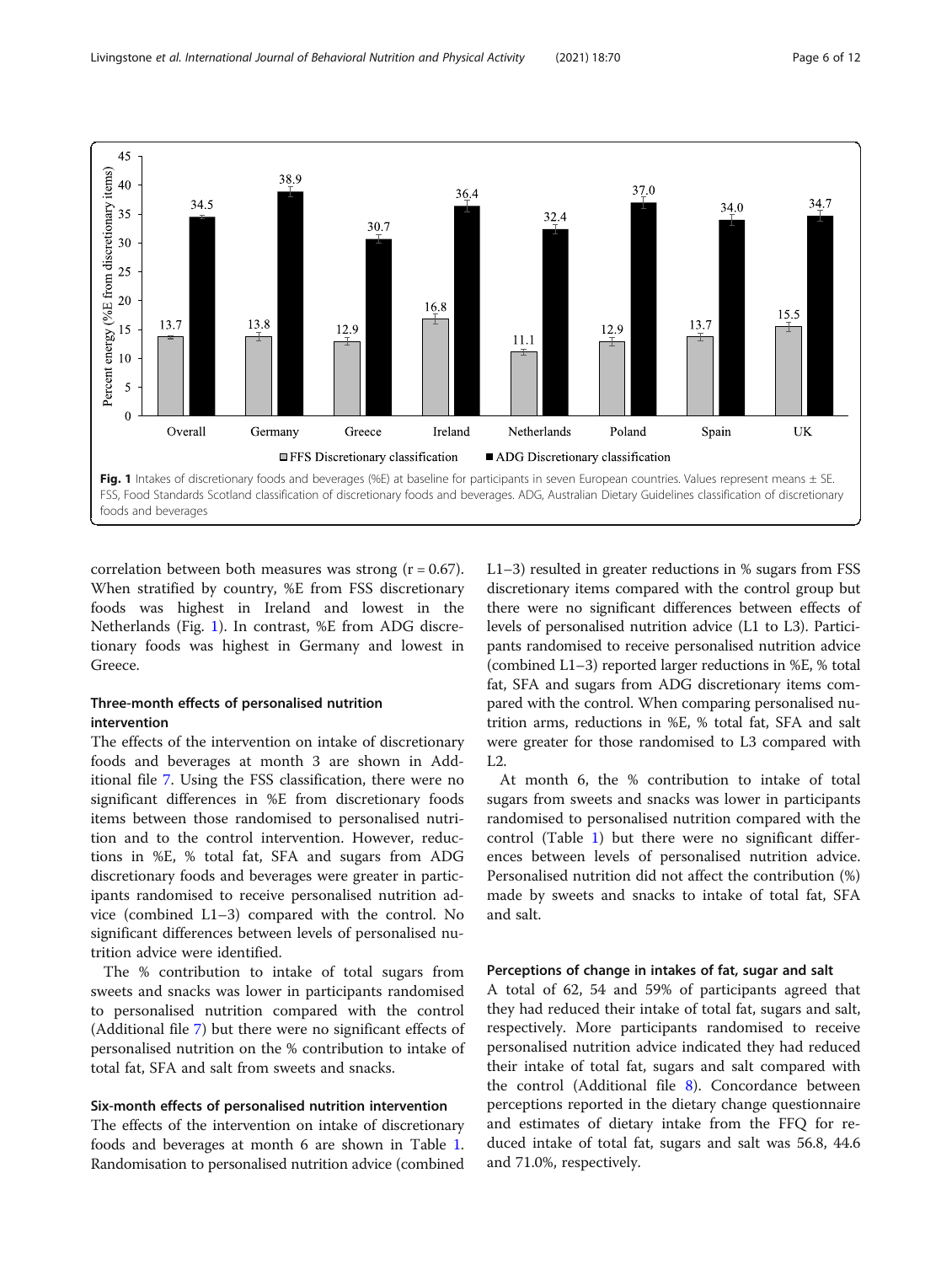|                                                                   | Control<br>Mean<br>(L0)<br>312 | Personalised<br>nutrition<br>Mean<br>(L1, L2, L3)<br>958 | <b>Personalised nutrition</b> |                 |                       | L <sub>0</sub>         | L1                                   | L <sub>2</sub> |
|-------------------------------------------------------------------|--------------------------------|----------------------------------------------------------|-------------------------------|-----------------|-----------------------|------------------------|--------------------------------------|----------------|
| n                                                                 |                                |                                                          | L1<br>312                     | L2<br>325       | L <sub>3</sub><br>321 | $vs(L1 +$<br>$L2 + L3$ | VS<br>$(L2 +$<br>$\lfloor 3 \rfloor$ | vs<br>L3       |
|                                                                   |                                |                                                          |                               |                 |                       |                        |                                      |                |
| Energy, % of total (kJ)                                           | $12.0 \pm 0.41$                | $11.1 \pm 0.23$                                          | $11.0 \pm 0.41$               | $11.6 \pm 0.40$ | $10.8 \pm 0.41$       | 0.06                   | 0.68                                 | 0.14           |
| Total fat, % of total (g/day)                                     | $13.5 \pm 0.47$                | $12.7 \pm 0.27$                                          | $12.5 \pm 0.47$               | $13.2 \pm 0.46$ | $12.2 \pm 0.47$       | 0.12                   | 0.65                                 | 0.12           |
| Saturated fat, % of total (g/day)                                 | $17.1 \pm 0.58$                | $16.0 \pm 0.33$                                          | $15.8 \pm 0.58$               | $16.7 \pm 0.57$ | $15.5 \pm 0.57$       | 0.10                   | 0.69                                 | 0.16           |
| Total sugars, % of total (g/day)                                  | $21.1 \pm 0.65$                | $19.0 \pm 0.37$                                          | $18.7 \pm 0.65$               | $19.6 \pm 0.64$ | $18.6 \pm 0.64$       | 0.005                  | 0.58                                 | 0.31           |
| Salt, % of total (g/day)                                          | $6.99 \pm 0.32$                | $6.53 \pm 0.18$                                          | $6.43 \pm 0.32$               | $6.87 \pm 0.31$ | $6.29 \pm 0.31$       | 0.21                   | 0.69                                 | 0.19           |
| Discretionary intake, ADG                                         |                                |                                                          |                               |                 |                       |                        |                                      |                |
| Energy, % of total (kJ)                                           | $32.7 \pm 0.59$                | $31.2 \pm 0.59$                                          | $31.0 \pm 0.59$               | $32.5 \pm 0.58$ | $30.1 \pm 0.58$       | 0.031                  | 0.65                                 | 0.005          |
| Total fat, % of total (g/day)                                     | $33.3 \pm 0.65$                | $31.5 \pm 0.37$                                          | $31.1 \pm 0.65$               | $32.7 \pm 0.64$ | $30.7 \pm 0.64$       | 0.021                  | 0.43                                 | 0.028          |
| Saturated fat, % of total (g/day)                                 | $37.8 \pm 0.75$                | $36.0 \pm 0.43$                                          | $35.5 \pm 0.75$               | $37.3 \pm 0.74$ | $35.0 \pm 0.74$       | 0.034                  | 0.49                                 | 0.030          |
| Total sugars, % of total (g/day)                                  | $34.7 \pm 0.78$                | $31.7 \pm 0.44$                                          | $31.4 \pm 0.78$               | $32.8 \pm 0.76$ | $30.9 \pm 0.77$       | < 0.001                | 0.58                                 | 0.08           |
| Salt, % of total (g/day)                                          | $36.6 \pm 0.71$                | $35.9 \pm 0.41$                                          | $35.8 \pm 0.71$               | $37.3 \pm 0.69$ | $34.6 \pm 0.70$       | 0.42                   | 0.89                                 | 0.007          |
| Contribution made by sweets and snacks, % of total intake (g/day) |                                |                                                          |                               |                 |                       |                        |                                      |                |
| Total fat                                                         | $16.3 \pm 0.50$                | $16.3 \pm 0.28$                                          | $16.2 \pm 0.50$               | $16.6 \pm 0.49$ | $16.1 \pm 0.49$       | 0.94                   | 0.83                                 | 0.48           |
| Saturated fat                                                     | $18.5 \pm 0.49$                | $18.0 \pm 0.33$                                          | $17.8 \pm 0.57$               | $18.5 \pm 0.56$ | $17.8 \pm 0.56$       | 0.49                   | 0.67                                 | 0.40           |
| Total sugars                                                      | $21.5 \pm 0.63$                | $19.1 \pm 0.36$                                          | $18.7 \pm 0.63$               | $19.3 \pm 0.63$ | $19.2 \pm 0.63$       | < 0.001                | 0.51                                 | 0.91           |
| Salt                                                              | $7.45 \pm 0.30$                | $6.97 \pm 0.17$                                          | $6.99 \pm 0.30$               | $7.26 \pm 0.30$ | $6.65 \pm 0.29$       | 0.17                   | 0.93                                 | 0.14           |

<span id="page-6-0"></span>Table 1 Effect of personalised nutrition intervention on intake of discretionary foods and beverages at month 6

Values represent adjusted means ± SE; contrast analyses were used to test for significant differences between groups; ancova were adjusted for baseline intake (for month 6 analyses), age, sex and country. FSS, Food Standards Scotland classification of discretionary foods and beverages. ADG, Australian Dietary Guidelines classification of discretionary foods and beverages. L0, Level 0 - Control, generalised advice; L1, Level 1 – personalised advice based on diet alone; L2, Level 2 – personalised advice based on diet and phenotype; L3, Level 3 – personalised advice based on diet, phenotype and genotype

#### **Discussion**

This study examined changes in intake of discretionary foods and beverages following a personalised nutrition intervention among European adults participating in the Food4Me Study. We estimated intakes of energy and nutrients using two different discretionary food classification systems – the more inclusive ADG classification that included all foods high in fat, added sugars and salt and the more restrictive FSS classification [[3](#page-9-0), [4\]](#page-9-0). Our main findings were that personalised nutrition advice reduced the contribution of discretionary foods and beverages to intake of energy, total fat, SFA and total sugars compared with generalised dietary advice, although this was most evident when discretionary foods were defined using the more inclusive ADG classification. Our results illustrate the importance of developing a consensus in how to classify discretionary foods and beverages. The Food4Me personalised nutrition intervention was designed to improve overall diet but was not designed specifically to reduce intakes of discretionary foods and beverages. Thus, these findings highlight opportunities for future personalised nutrition interventions to target these food items to achieve even greater dietary changes with potentially greater health advantages.

The present analysis provides insights into the consumers of discretionary food items across Europe. Confirming previous research, we observed that discretionary food intake at baseline differed by participant characteristics. European studies have shown that intake of foods high in saturated fat, added sugar and salt and sugarcontaining beverages are greater in younger adults who, in general, have lower quality diets than older adults [[45](#page-10-0)]. Our findings of higher blood cholesterol concentration and greater adiposity among participants with greater intake of discretionary foods and beverages are consistent with previous research, where greater intake of discretionary foods has been linked to poorer cardiometabolic health [\[46\]](#page-10-0) and higher BMI [[47](#page-10-0)].

Our comparison of two discretionary classifications has important implications for the estimation of percentage energy from these items. Comparing intake from these two classifications, the difference in %E was more than two-fold higher using the ADG classification. Consistent with our results, application of the FSS discretionary classification to Scottish national nutrition data indicated that 19% of energy came from discretionary items [[4](#page-9-0)], while data from the 2011–2012 Australian Health Survey indicated that the %E from discretionary items in adults was 33% [\[48](#page-10-0)]. National survey data from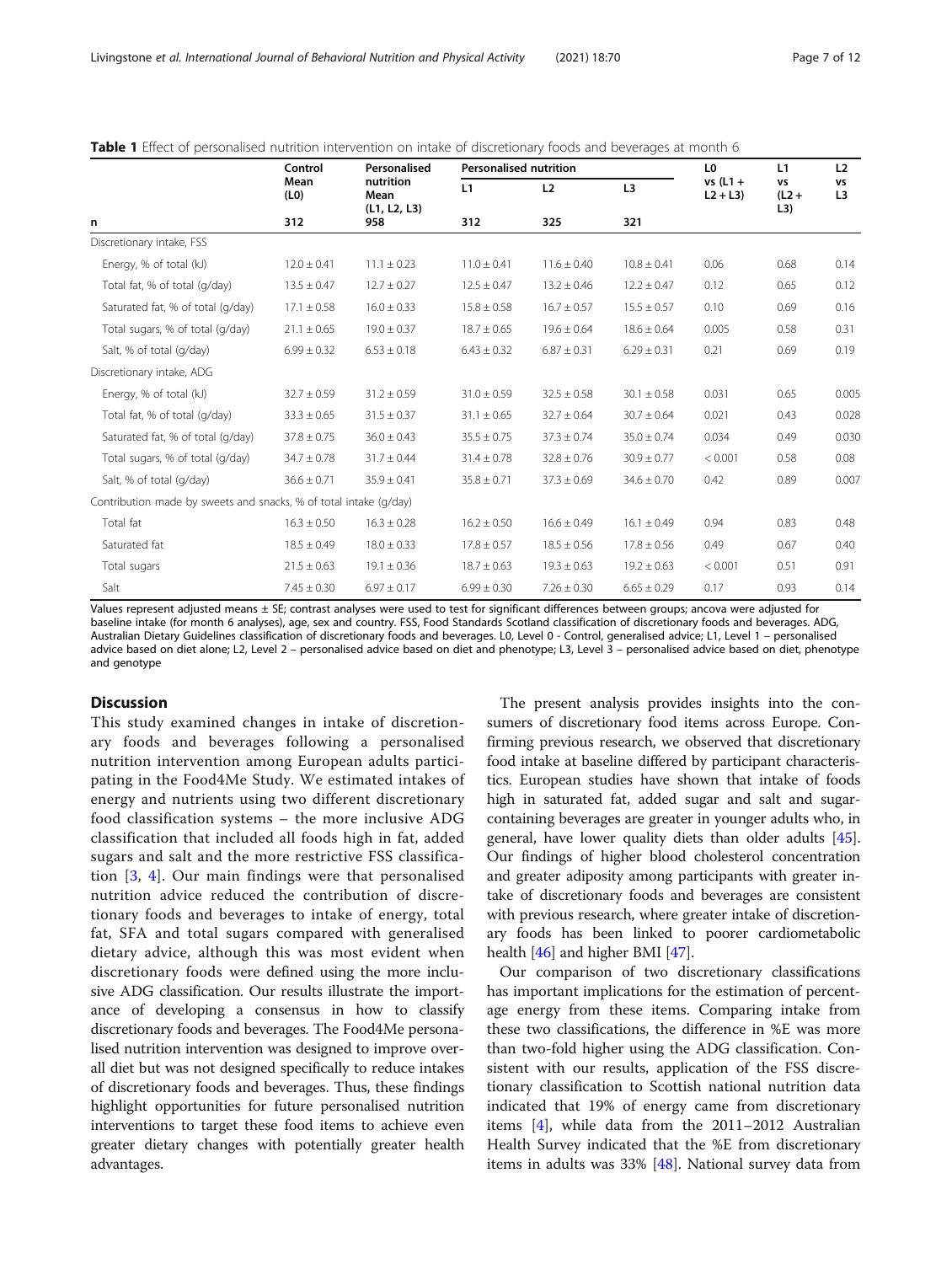Mexico estimates that discretionary items contribute 26% of energy intake in adults  $[10]$ , although the classification of discretionary items used did not include processed meats. Given the role of food processing in increasing the content of fat, sugar and salt in foods globally [[49](#page-10-0), [50](#page-10-0)], there is clearly overlap between research on discretionary foods and that on (ultra) processed foods. With high added sugars, fats and salt foods being key components targeted for reduction in dietary guidelines globally, differences in classification of discretionary foods may have a significant impact on the interpretation, and implementation, of public health policies.

An important difference between the two discretionary classification used relates to whether foods consumed as part of a meal should be included in discretionary items. In the FSS, foods high in saturated fat, added sugars and salt, such as processed meats, that were consumed typically as part of a meal, were considered non-discretionary because they contributed to the intake of nutrients, such as protein and iron  $[4]$  $[4]$ . Given that many high fat, salt and added-sugars foods and beverages that are consumed as part of a meal can be substituted for healthier alternatives, it would be prudent for these items to be considered in the classification of discretionary foods. Including these foods high in fat, salt and added-sugars and sugar-rich beverages may aid the design of more effective dietary interventions.

The effectiveness of the present personalised nutrition intervention on reducing discretionary food intake may be due partly to the design of messaging used within the Food4Me study. Advice was based on behaviour change taxonomies [[30\]](#page-10-0) and included strategies such as goal setting, swapping strategies when shopping and cooking tips. There was some evidence that personalised nutrition advice that included genetic information was more effective than personalised nutrition advice based on diet and phenotype information only, possibly because two of the genotypes used in the intervention are influenced by fat intake (apolipoprotein E (APOE) and transcription factor 7-like 2 (*TCF7L2*)) [\[23](#page-10-0), [51\]](#page-10-0). However, the magnitude of reductions in %E from discretionary foods were comparable between personalised nutrition advice based on diet alone. This suggests that the added participant burden and expense of higher-level personalisation may not add clinically significant benefit and warrants further research to determine the most effective basis for personalisation. Individual participants were given advice based on their priority nutrients and food groups. Since total fat, SFA and salt were key target nutrients, messaging recommended limiting foods and beverages high in fat and salt when intake of these nutrients were above recommendations. However, the Food4Me Study did not focus on discretionary foods and beverages per se and did not include added sugars as a target nutrient.

Recent evidence from the 2011–2012 Australian Health Survey found a significantly higher degree of under-reporting of discretionary foods compared with other food groups, leading the authors to conclude that low energy-reporting is likely to over-estimate diet quality [[52](#page-11-0)]. Similarly, in the Food4Me Study, although estimates of misreporting (over- and under-reporting) of dietary energy intake were similar across all quartiles of discretionary food intake, estimates of under-reporting of dietary energy intake and the proportion of overweight /obese participants were higher among participants reporting greater intake of discretionary foods. Further personalised nutrition research is thus needed to examine whether a greater focus on discretionary items would result in greater improvements in the nutritional quality of dietary intake independent of differential energy under-reporting. Moreover, participants in the Food4Me study reduced their intake of total energy intake as a result of the personalised nutrition intervention [[24\]](#page-10-0) and future research should consider which food swapping strategies are adopted by participants, and the extent to which participants chose to reduce their portion sizes.

Our findings for change in %E from discretionary items estimated from the FFQ were supported by data from the perceptions of dietary change questionnaire. There were positive associations between reported change in intake of discretionary foods and in perceptions of change in intake of total fat, sugar and salt. Although both questionnaires are self-reported and subject to social desirability biases [[53\]](#page-11-0), similarity in findings between measures suggests that perceived dietary behaviour change mirrored change in reported intake from an FFQ. Studies have shown concordance between dietary intake and other dietary indictors, such as food liking [[54\]](#page-11-0), however few have examined comparability with dietary change questionnaires. These findings warrant further investigation to determine the concordance between measures of discretionary intake and future research should combine the use of these subjective measures with objectively measured indicators of health.

A limitation of our study is that data were selfmeasured and self-reported via the internet. Although the FFQ has been validated against a 4-day weighed food record, all dietary intake assessments are subject to misreporting biases [[34\]](#page-10-0). The level of detail in the 157 FFQ items was insufficient to accurately classify all foods and beverages according to the ADG discretionary measure, which were based on a 24-h recall. Nonetheless, the FSS classification framework for discretionary foods and beverages was more generic and so less likely to be impacted by misclassification of food and beverage items. Information on intake of free sugars was not available, and so the percentage energy from total sugars includes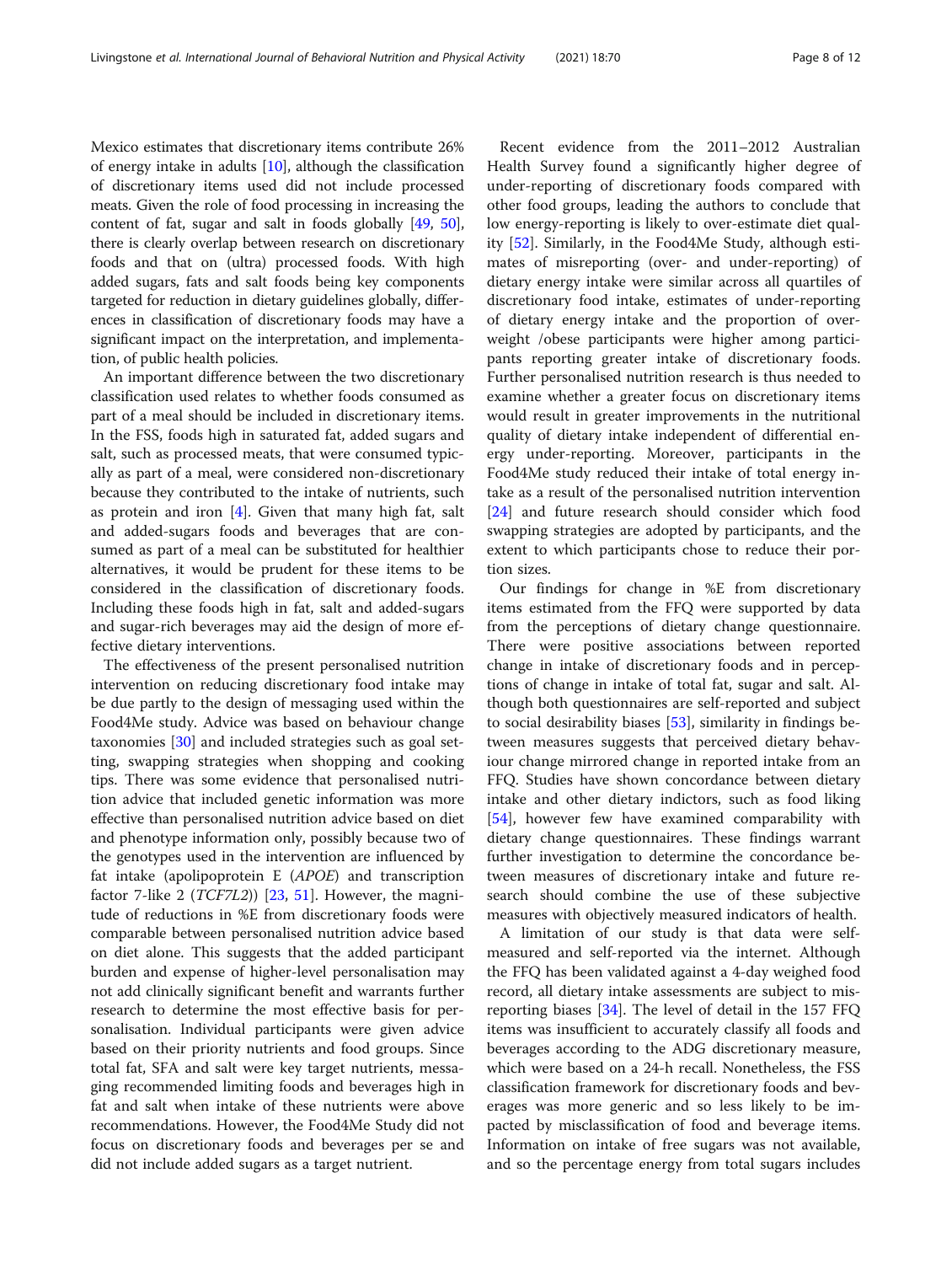<span id="page-8-0"></span>sugars from non-discretionary sources, such as whole fruit, and should be interpreted with this in mind. Moreover, added sugars was not a target nutrient for personalised advice. The accuracy of internet-based, selfreported anthropometric data from the Food4Me Study have been reported previously [[42](#page-10-0)]. Since 97% of Food4Me participants were Caucasian, research in wider ethnicity groups is required to generalise our findings to other populations. Moreover, our sample is a selfselected group of individuals who may be more healthconscious than the general population and who may be more motivated to improve their health behaviours. Nonetheless, the characteristics of participants who registered interest in joining the study were similar to the wider population of European adults, who would benefit from improved diet and more physical activity [[55\]](#page-11-0). Future research is needed in harder to reach population groups, such as young males and those experience socioeconomic disadvantage, to understand whether personalised behaviour change interventions can achieve change in such population groups. While analyses were adjusted for appropriate confounders, we cannot discount the possibility of residual confounding. As we did not account for multiple testing, the risk of type 1 error is higher and so results should be interpreted with this in mind. Lastly, the Food4Me intervention study was not double-blind and thus may be subject to reactivity bias. However, participants in all treatment groups completed the same measures (including FFQ, buccal swabs and blood spot cards) so that it is unlikely that differences between treatment groups, as reported here, can be attributed to reactivity bias.

This study had a number of strengths. The Food4Me study is the largest RCT on the effectiveness of personalised nutrition advice in European adults to date. In the absence of a European classification of "discretionary food and beverages", we implemented two contrasting measures (the ADG that was more inclusive and the FSS that was more restrictive) for estimating the %E from discretionary foods from a validated FFQ. These two measures allowed for a comparison between countryspecific guidelines for the classification of discretionary foods, providing insights into the implications of a more limited and more extensive classification of these foods. Inclusion of dietary intake derived from an FFQ as well as a dietary change questionnaire provided behavioural insights into concordance of perceived and measured dietary changes.

# Conclusions

The present study shows that, following a 6-month intervention, personalised nutrition advice reduced the contribution of discretionary foods and beverages to intake of total energy and of fat, sugar and salt.

Importantly, apart from %E from sugars, there was only evidence of an intervention effect when the discretionary classification included all high fat, added sugars and salt foods. Participants randomised to personalised nutrition advice also perceived that they had reduced the amounts of fat, sugar and salt in their diet, which may be attributable to higher perceived self-efficacy for healthy eating and may result in greater potential for sustained dietary improvement [[56](#page-11-0)]. These results have implications for the design of future personalised nutrition interventions with greater focus on intake of discretionary foods and beverages. Considering the global political focus on discretionary foods and beverages as targets for fat, sugar and salt taxes [[57\]](#page-11-0), this study provides policy-relevant insights into the pan-European contribution of these foods to energy intake. Further policy implications of this study include highlighting the importance of gaining a consensus on the classification of discretionary foods and beverages and the use of food-based messaging for consumers that consider the eating context of the foods consumed.

#### Abbreviations

ADG: Australian Dietary Guidelines; BMI: Body mass index; FFQ: Food frequency questionnaire; FSS: Food Standards Scotland; RCT: Randomised controlled trial; WC: Waist circumference

#### Supplementary Information

The online version contains supplementary material available at [https://doi.](https://doi.org/10.1186/s12966-021-01136-5) [org/10.1186/s12966-021-01136-5.](https://doi.org/10.1186/s12966-021-01136-5)

#### Additional file 1. CONSORT checklist.

Additional file 2. TIDieR checklist.

Additional file 3. Classification of discretionary foods and beverages according to Food Standards Scotland (FSS) and the Australian Dietary Guidelines (ADG) used in the present analysis.

Additional file 4. Consort diagram. Consort diagram of participants included in the Food4Me study.

Additional file 5. Baseline characteristics of participants according to control and intervention arms.

Additional file 6. Characteristics of participants according to baseline intake of discretionary foods and beverages according to the Food Standards Scotland (FSS) classification.

Additional file 7. Effect of personalised nutrition intervention on intake of discretionary foods and beverages at month 3.

Additional file 8. Effect of personalised nutrition intervention on proportion of participants who perceived that they reduced the amount of total fat, sugars and salt consumed over the 6 months intervention.

#### Acknowledgments

Not applicable.

#### Authors' contributions

CCM, KML and JCM had full access to all of the data in the study and take responsibility for the integrity of the data and the accuracy of the data analysis. The corresponding author had full access to all the data in the study and had final responsibility for the decision to submit for publication. Study concept and design: KML, CCM and JCM. All authors contributed to the acquisition, analysis or interpretation of data. Drafting of the manuscript: CCM, KML and JCM. Statistical analysis: KML, CCM, and JCM. Critical revision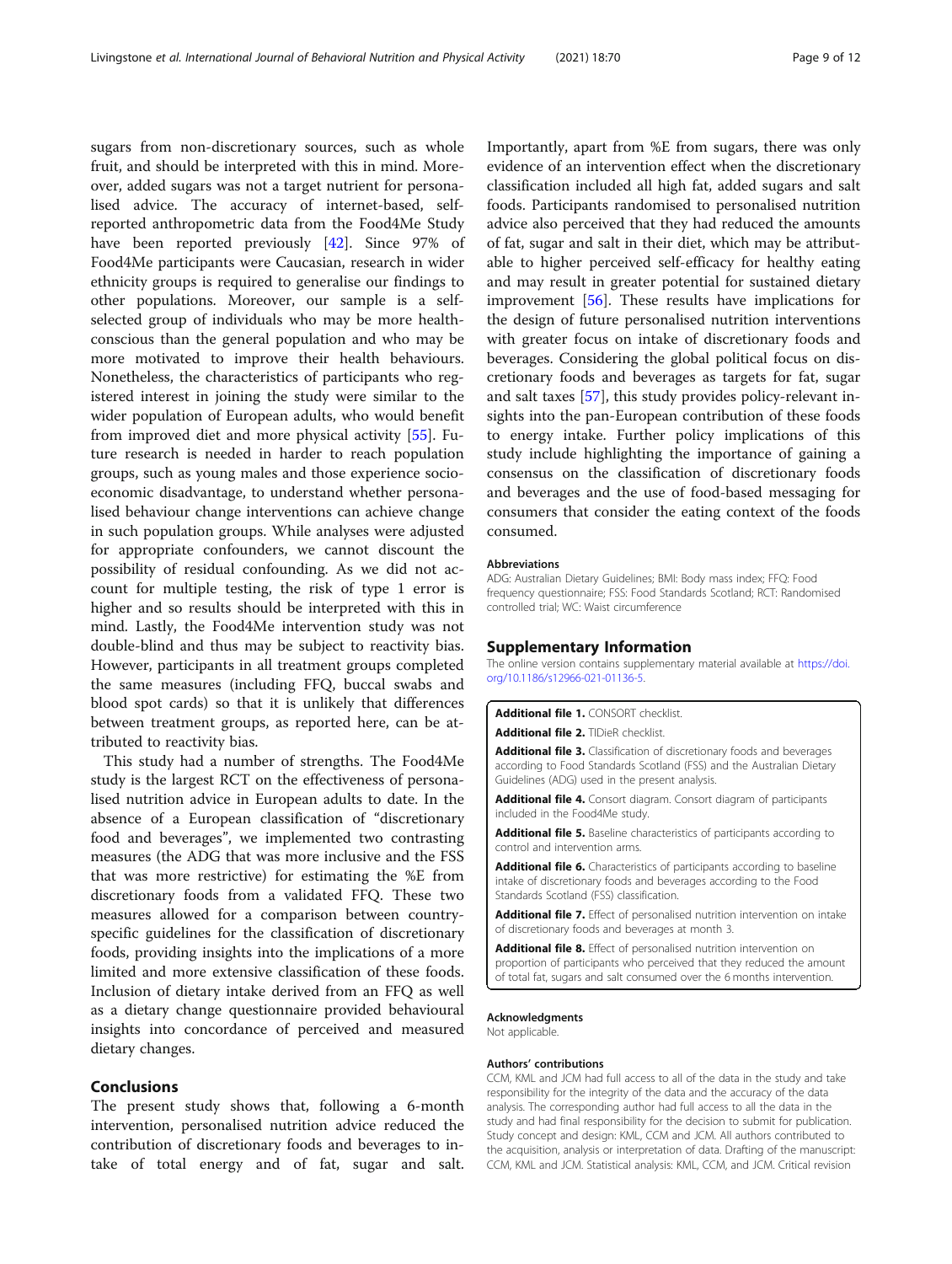<span id="page-9-0"></span>and final approval of the manuscript: All authors contributed to critical review of the manuscript during the writing process and approved the final version to be published.

# Funding

This work was supported by the European Commission under the Food, Agriculture, Fisheries and Biotechnology Theme of the Seventh Framework Programme for Research and Technological Development [265494]. The sponsor had no role in the study design or conduct, data collection, management, analysis or interpretation, manuscript preparation, review or approval. KML is supported by a National Health and Medical Research Council Emerging Leadership Investigator Grant (APP1173803).

#### Availability of data and materials

The datasets used and/or analysed during the current study are available from the corresponding author on reasonable request.

#### **Declarations**

#### Ethics approval and consent to participate

Each university or research centre delivering the intervention obtained Research Ethics Committee approval for the study from their relevant local or national committee (Technische Universität München, Harokopio University, University College Dublin, Maastricht University, Instytut Żywności i Żywienia, University of Navarra and University of Reading). All participants provided consent.

#### Consent for publication

Not applicable.

#### Competing interests

TEG is the CEO of Vitas Ltd. TEG and CAD have shares in Vitas Ltd., and CAD is a board member and consultant in Vitas Ltd.; no other conflict of interests. KML is a consultant for HeadUp Labs Pty Ltd. WHMS has received research support from several food companies such as Nestle, DSM, Unilever, Nutrition et Sante and Danone as well as pharmaceutical companies such as GSK, Novartis and Novo Nordisk and grants from the European Union. He is an unpaid scientific adviser for the International Life Science Institute, ILSI Europe. MG reports that he is a non-remunerated member of the Google Food Innovation Lab Community of Practice on Personalized Nutrition. JCM reports grants from European Union, during the conduct of the study; grants and personal fees from Medical Research Council, grants and personal fees from Biotechnology and Biological Sciences Research Council, personal fees and non-financial support from Waltham Pet Nutrition, personal fees and non-financial support from University of Wageningen, The Netherlands, nonfinancial support from Technical University Munich, non-financial support from University College Dublin, non-financial support from University of Groningen, The Netherlands, non-financial support from University of Maastricht, The Netherlands, outside the submitted work. JAL has received research funding outside of the submitted work from Medical Research Council, Biotechnology and Biological Sciences Research Council and European Union with in kind provision of foods from Arla, AAK and Unilever and research funding from the Dairy Council, UK. She was a member of the UK Government's Scientific Advisory Committee for Nutrition (SACN) and a member of SACNs Carbohydrate Working Group and Saturated Fats Working Group during and after the study. For all other authors no conflict of interest is reported.

#### Author details

<sup>1</sup> Human Nutrition Research Centre, Population Health Sciences Institute, Newcastle University, William Leech Building, Newcastle upon Tyne NE2 4HH, UK. <sup>2</sup>Institute for Physical Activity and Nutrition, School of Exercise and Nutrition Sciences, Deakin University, Geelong 3220, VIC, Australia. <sup>3</sup>BHF Glasgow Cardiovascular Research Centre, Institute of Cardiovascular and Medical Sciences, University of Glasgow, Glasgow, UK. <sup>4</sup>Research Unit on Education, Physical Activity and Health (GEEAFyS), Universidad Católica del Maule, Talca, Chile. <sup>5</sup>Centre of Research in Exercise Physiology (CIFE), Universidad Mayor, Santiago, Chile. <sup>6</sup>Department of Nutrition, Food Science and Physiology, University of Navarra, Pamplona, Spain. <sup>7</sup>CIBERobn, Fisiopatología de la Obesidad y Nutrición, Instituto de Salud Carlos III, Madrid, Spain. <sup>8</sup> Precision Nutrition and Cardiometabolic Health, IMDEA-Food

Institute (Madrid Institute for Advanced Studies), CEI UAM + CSIC, Madrid, Spain. <sup>9</sup>UCD Institute of Food and Health, University College Dublin, Belfield Dublin 4, Republic of Ireland. <sup>10</sup>Department of Nutrition and Dietetics, Harokopio University, Athens, Greece. <sup>11</sup>Department of Dietetics, Nutrition and Sport, School of Allied Health, Human Services and Sport, La Trobe University, Bundoora 3086, VIC, Australia. 12Department of Human Nutrition, Faculty of Health Sciences, Medical University of Warsaw, Warsaw, Poland. <sup>13</sup>Vitas AS, Gaustadalléen 21, 0349 Oslo, Norway. <sup>14</sup>Department of Nutrition, Faculty of Medicine, Institute of Basic Medical Sciences, University of Oslo, Oslo, Norway. 15Department of Human Biology, NUTRIM, School for Nutrition and Translational Research in Metabolism, Maastricht University Medical Centre, Maastricht, The Netherlands. <sup>16</sup>Department of Food and Nutritional Sciences, Hugh Sinclair Unit of Human Nutrition and Institute for Cardiovascular and Metabolic Research, University of Reading, Reading, UK. <sup>17</sup>School of Life and Medical Sciences, University of Hertfordshire, Hatfield, UK. 18Molecular Nutrition Unit, Department Food and Nutrition, Technische Universität München, München, Germany.

#### Received: 15 October 2020 Accepted: 7 May 2021 Published online: 07 June 2021

#### References

- 1. Bechthold A, Boeing H, Tetens I, Schwingshackl L, Nöthlings U. Perspective: food-based dietary guidelines in Europe—scientific concepts, current status, and perspectives. Adv Nutr. 2018;9(5):544–60. [https://doi.org/10.1093/adva](https://doi.org/10.1093/advances/nmy033) [nces/nmy033](https://doi.org/10.1093/advances/nmy033).
- 2. U.S. Department of Health and Human Services and U.S. Department of Agriculture. 2015–2020 Dietary Guidelines for Americans. 8th Edition. December 2015.17 June 2020. Available from: [https://health.gov/our-work/](https://health.gov/our-work/food-and-nutrition/2015-2020-dietary-guidelines/) [food-and-nutrition/2015-2020-dietary-guidelines/](https://health.gov/our-work/food-and-nutrition/2015-2020-dietary-guidelines/). Accessed 10 May 2020.
- 3. Australian Government National Health and Medical Research Council Department of Health and Ageing. Eat for Health. Australian Dietary Guidelines2013 21 October 2016. Available from: [https://www.eatforhealth.](https://www.eatforhealth.gov.au/sites/default/files/files/the_guidelines/n55_australian_dietary_guidelines.pdf) [gov.au/sites/default/files/files/the\\_guidelines/n55\\_australian\\_dietary\\_](https://www.eatforhealth.gov.au/sites/default/files/files/the_guidelines/n55_australian_dietary_guidelines.pdf) [guidelines.pdf.](https://www.eatforhealth.gov.au/sites/default/files/files/the_guidelines/n55_australian_dietary_guidelines.pdf) Accessed 8 May 2020.
- 4. Food Standards Scotland. Briefing paper on discretionary foods2018 19 April 2020. Available from: [https://www.foodstandards.gov.scot/publications-and](https://www.foodstandards.gov.scot/publications-and-research/publications/briefing-on-discretionary-foods)[research/publications/briefing-on-discretionary-foods](https://www.foodstandards.gov.scot/publications-and-research/publications/briefing-on-discretionary-foods). Accessed 6 May 2020.
- 5. Australian Bureau of Statistics Australian Health Survey: Users' Guide 2011– 13 Catalogue No 4363.0.55.001. Australian Health Survey: Users' Guide, 2011–13, Catalogue No 4363.0.55.001 2015 [Available from: [http://www.abs.](http://www.abs.gov.au/ausstats/abs@.nsf/Lookup/4363.0.55.001Chapter1002011-13) [gov.au/ausstats/abs@.nsf/Lookup/4363.0.55.001Chapter1002011-13.](http://www.abs.gov.au/ausstats/abs@.nsf/Lookup/4363.0.55.001Chapter1002011-13) Accessed 5 May 2020.
- 6. Tapsell LC, Neale EP, Satija A, Hu FB. Foods, nutrients, and dietary patterns: interconnections and implications for dietary guidelines. Adv Nutr. 2016;7(3): 445–54. [https://doi.org/10.3945/an.115.011718.](https://doi.org/10.3945/an.115.011718)
- 7. Baker P, Machado P, Santos T, Sievert K, Backholer K, Hadjikakou M, et al. Ultra-processed foods and the nutrition transition: global, regional and national trends, food systems transformations and political economy drivers. Obes Rev. 2020;21:1–22.
- 8. Rangan AM, Schindeler S, Hector DJ, Gill TP, Webb KL. Consumption of 'extra' foods by Australian adults: types, quantities and contribution to energy and nutrient intakes. Eur J Clin Nutr. 2009;63(7):865-71. [https://doi.](https://doi.org/10.1038/ejcn.2008.51) [org/10.1038/ejcn.2008.51.](https://doi.org/10.1038/ejcn.2008.51)
- 9. Mercado CI, Cogswell ME, Perrine CG, Gillespie C. Diet quality associated with Total sodium intake among US adults aged ≥18 years-National Health and nutrition examination survey, 2009-2012. Nutrients. 2017;9(11):1164. <https://doi.org/10.3390/nu9111164>.
- 10. Rivera JA, Pedraza LS, Aburto TC, Batis C, Sánchez-Pimienta TG, González de Cosío T, et al. Overview of the dietary intakes of the Mexican population: results from the National Health and nutrition survey 2012. J Nutr. 2016; 146(9):1851S–5S. <https://doi.org/10.3945/jn.115.221275>.
- 11. Brand-Miller JC, Barclay AW. Declining consumption of added sugars and sugar-sweetened beverages in Australia: a challenge for obesity prevention. Am J Clin Nutr. 2017;105(4):854–63. <https://doi.org/10.3945/ajcn.116.145318>.
- 12. Sacks FM, Lichtenstein AH, Wu JHY, Appel LJ, Creager MA, Kris-Etherton PM, et al. Dietary Fats and Cardiovascular Disease: A Presidential Advisory From the American Heart Association. 2017;136(3):e1–e23.
- 13. Howard Barbara V, Wylie-Rosett J. Sugar and cardiovascular disease. Circulation. 2002;106(4):523–7. [https://doi.org/10.1161/01.CIR.0000019552.](https://doi.org/10.1161/01.CIR.0000019552.77778.04) [77778.04.](https://doi.org/10.1161/01.CIR.0000019552.77778.04)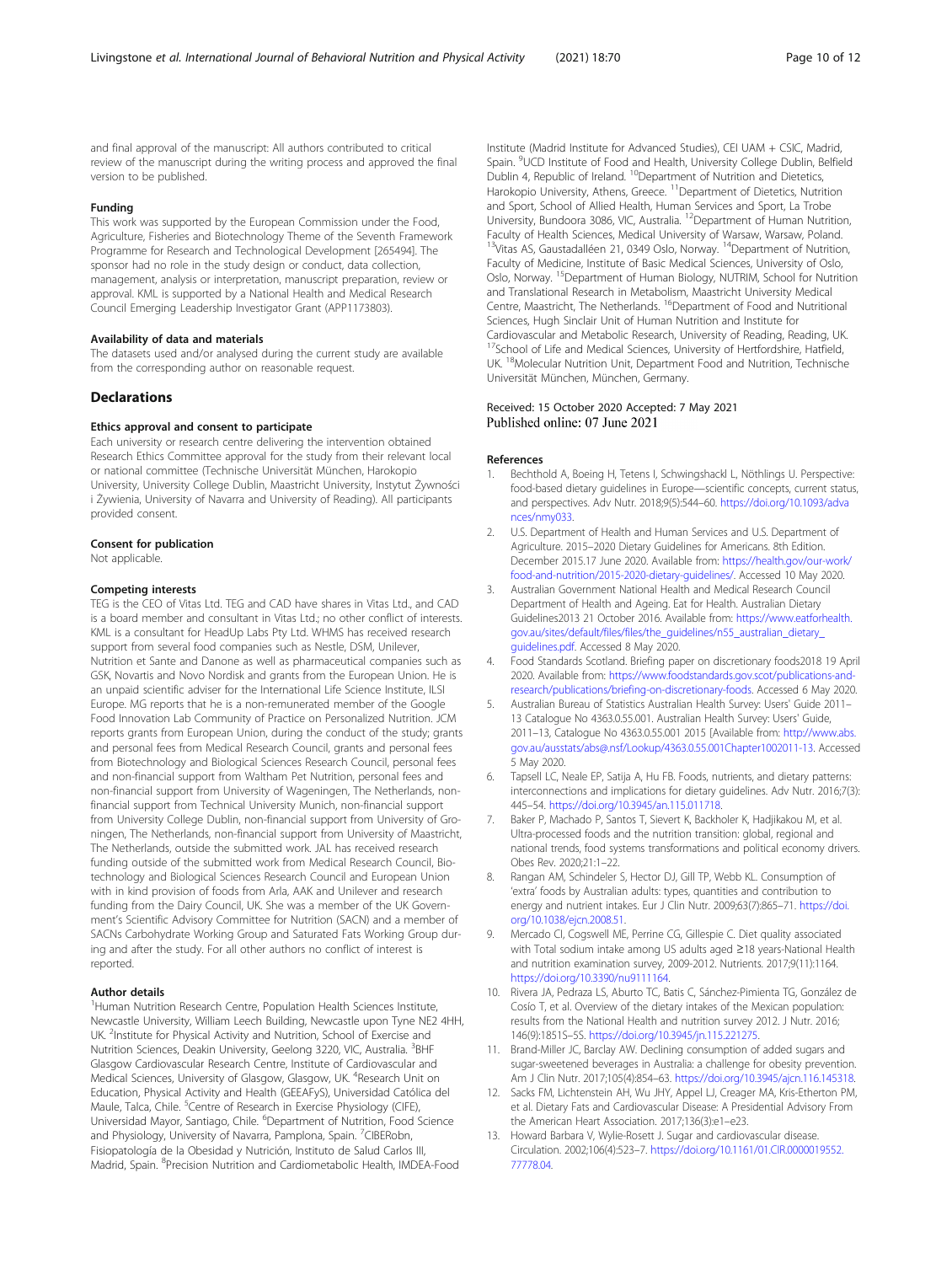- <span id="page-10-0"></span>14. Anderson JJ, Gray SR, Welsh P, Mackay DF, Celis-Morales CA, Lyall DM, et al. The associations of sugar-sweetened, artificially sweetened and naturally sweet juices with all-cause mortality in 198,285 UK biobank participants: a prospective cohort study. BMC Med. 2020;18(1):97. [https://doi.org/10.1186/](https://doi.org/10.1186/s12916-020-01554-5) [s12916-020-01554-5](https://doi.org/10.1186/s12916-020-01554-5).
- 15. Singh GM, Micha R, Khatibzadeh S, Lim S, Ezzati M, Mozaffarian D. Estimated Global, Regional, and National Disease Burdens Related to Sugar-Sweetened Beverage Consumption in 2010. Circulation. 2015;132(8):639–66.
- 16. Vargas-Garcia EJ, Evans CEL, Prestwich A, Sykes-Muskett BJ, Hooson J, Cade JE. Interventions to reduce consumption of sugar-sweetened beverages or increase water intake: evidence from a systematic review and meta-analysis. 2017;18(11):1350–63. [https://doi.org/10.1111/obr.12580.](https://doi.org/10.1111/obr.12580)
- 17. Grieger JA, Wycherley TP, Johnson BJ, Golley RK. Discrete strategies to reduce intake of discretionary food choices: a scoping review. Int J Behav Nutr Phys Act. 2016;13(1):57. <https://doi.org/10.1186/s12966-016-0380-z>.
- 18. Celis-Morales C, Livingstone KM, Marsaux CFM, Forster H, O'Donovan CB, Woolhead C, et al. Design and baseline characteristics of the Food4Me study: a web-based randomised controlled trial of personalised nutrition in seven European countries. Genes Nutr. 2015;10(1):450. [https://doi.org/10.1](https://doi.org/10.1007/s12263-014-0450-2) [007/s12263-014-0450-2.](https://doi.org/10.1007/s12263-014-0450-2)
- 19. Bush CL, Blumberg JB, El-Sohemy A, Minich DM, Ordovás JM, Reed DG, et al. Toward the definition of personalized nutrition: a proposal by the American nutrition association. J Am Coll Nutr. 2020;39(1):5–15. [https://doi.](https://doi.org/10.1080/07315724.2019.1685332) [org/10.1080/07315724.2019.1685332](https://doi.org/10.1080/07315724.2019.1685332).
- Celis-Morales C, Lara J, Mathers JC. Personalising nutritional guidance for more effective behaviour change. Proc Nutr Soc. 2014;12:1–9.
- 21. Nielsen DE, El-Sohemy A. Disclosure of genetic information and change in dietary intake: a randomized controlled trial. PLoS One. 2014;9(11):e112665. [https://doi.org/10.1371/journal.pone.0112665.](https://doi.org/10.1371/journal.pone.0112665)
- 22. Jinnette R, Narita A, Manning B, McNaughton SA, Mathers JC, Livingstone KM. Does personalized nutrition advice improve dietary intake in healthy adults? A systematic review of randomized controlled trials. Adv Nutr. 2020. [https://doi.org/10.1093/advances/nmaa144.](https://doi.org/10.1093/advances/nmaa144)
- 23. Celis-Morales C, Livingstone KM, Marsaux CFM, Macready AL, Fallaize R, O'Donovan CB, et al. Effect of personalized nutrition on health-related behaviour change: evidence from the Food4me European randomized controlled trial. Int J Epidemiol. 2016;46:578–88.
- 24. Celis-Morales C, Livingstone KM, Marsaux CFM, Macready AL, Fallaize R, O'Donovan CB, et al. Effect of personalized nutrition on health-related behaviour change: evidence from the Food4me European randomized controlled trial. Int J Epidemiol. 2016:dyw186. [https://doi.org/10.1093/ije/](https://doi.org/10.1093/ije/dyw186) [dyw186.](https://doi.org/10.1093/ije/dyw186)
- 25. Livingstone KM, Celis-Morales C, Navas-Carretero S, San-Cristobal R, Macready AL, Fallaize R, et al. Effect of an internet-based, personalized nutrition randomized trial on dietary changes associated with the Mediterranean diet: the Food4Me study. Am J Clin Nutr. 2016;104(2):288–97. [https://doi.org/10.3945/ajcn.115.129049.](https://doi.org/10.3945/ajcn.115.129049)
- 26. Celis-Morales C, Livingstone KM, Petermann-Rocha F, Navas-Carretero S, San-Cristobal R, O'Donovan CB, et al. Frequent nutritional feedback, personalized advice, and behavioral changes: findings from the European Food4Me internet-based RCT. Am J Prev Med. 2019;57(2):209–19. [https://doi.](https://doi.org/10.1016/j.amepre.2019.03.024) [org/10.1016/j.amepre.2019.03.024.](https://doi.org/10.1016/j.amepre.2019.03.024)
- 27. Food4Me. An integrated analysis of opportunities and challenges for personalised nutrition 2016 [Available from: [http://www.food4me.org/.](http://www.food4me.org/) Accessed 17 June 2020.
- 28. Celis-Morales C, Marsaux CF, Livingstone KM, Navas-Carretero S, San-Cristobal R, Fallaize R, et al. Can genetic-based advice help you lose weight? Findings from the Food4Me European randomized controlled trial. Am J Clin Nutr. 2017;105(5):1204–13. [https://doi.org/10.3945/ajcn.11](https://doi.org/10.3945/ajcn.116.145680) [6.145680.](https://doi.org/10.3945/ajcn.116.145680)
- 29. Marsaux CF, Celis-Morales C, Livingstone KM, Fallaize R, Kolossa S, Hallmann J, et al. Changes in physical activity following a genetic-based internetdelivered personalized intervention: randomized controlled trial (Food4Me). J Med Internet Res. 2016;18(2):e30. [https://doi.org/10.2196/jmir.5198.](https://doi.org/10.2196/jmir.5198)
- 30. Macready AL, Fallaize R, Butler LT, Ellis JA, Kuznesof S, Frewer LJ, et al. Application of Behavior Change Techniques in a Personalized Nutrition Electronic Health Intervention Study: Protocol for the Web-Based Food4Me Randomized Controlled Trial. JMIR Res Protoc. 2018;7(4):e87.
- 31. Baecke JA, Burema J, Frijters JE. A short questionnaire for the measurement of habitual physical activity in epidemiological studies. Am J Clin Nutr. 1982; 36(5):936–42. [https://doi.org/10.1093/ajcn/36.5.936.](https://doi.org/10.1093/ajcn/36.5.936)
- 32. Forster H, Walsh MC, O'Donovan CB, Woolhead C, McGirr C, Daly EJ, et al. A dietary feedback system for the delivery of consistent personalized dietary advice in the web-based multicenter Food4Me study. J Med Internet Res. 2016;18(6):e150. [https://doi.org/10.2196/jmir.5620.](https://doi.org/10.2196/jmir.5620)
- 33. Forster HFR, Gallagher C, O'Donovan CB, Woolhead C, Walsh MC, Macready AL, et al. Online dietary intake estimation: the Food4Me food frequency questionnaire. J Med Internet Res. 2014;16(6):e150. [https://doi.org/10.2196/](https://doi.org/10.2196/jmir.3105) [jmir.3105](https://doi.org/10.2196/jmir.3105).
- 34. Fallaize R, Forster H, Macready AL, Walsh MC, Mathers JC, Brennan L, et al. Online dietary intake estimation: reproducibility and validity of the Food4Me food frequency questionnaire against a 4-day weighed food record. J Med Internet Res. 2014;16(8):e190. [https://doi.org/10.2196/](https://doi.org/10.2196/jmir.3355) [jmir.3355](https://doi.org/10.2196/jmir.3355).
- 35. IUNA. National Adult Nutrition Survey 2011 [Available from: [http://www.](http://www.iuna.net/?P=106) [iuna.net/?P=106.](http://www.iuna.net/?P=106) Accessed 18 June 2020.
- 36. Food Standards Agency. McCance and Widdowson's The Composition of Foods. Sixth summary edition ed. Cambridge: Royal Society of Chemistry; 2002.
- 37. Goldberg GR, Black AE, Jebb SA, Cole TJ, Murgatroyd PR, Coward WA, et al. Critical evaluation of energy intake data using fundamental principles of energy physiology: 1. Derivation of cut-off limits to identify under-recording. Eur J Clin Nutr. 1991;45(12):569–81.
- 38. Henry CJK. Basal metabolic rate studies in humans: Measurement and development of new equations. Public Health Nutr. 2005;8(7 A):1133–52.
- Hébert JR, Peterson KE, Hurley TG, Stoddard AM, Cohen N, Field AE, et al. The effect of social desirability trait on self-reported dietary measures among multi-ethnic female health center employees. Ann Epidemiol. 2001; 11(6):417–27. [https://doi.org/10.1016/S1047-2797\(01\)00212-5.](https://doi.org/10.1016/S1047-2797(01)00212-5)
- 40. World Health Organisation. Global Recommendations on Physical Activity for Health 2010 [Available from: [http://whqlibdoc.who.int/publications/201](http://whqlibdoc.who.int/publications/2010/9789241599979_eng.pdf) [0/9789241599979\\_eng.pdf](http://whqlibdoc.who.int/publications/2010/9789241599979_eng.pdf). Accessed 21 Sept 2020.
- 41. World Health Organization. The challenge of obesity quick statistics 2014 [Available from: [http://www.euro.who.int/en/health-topics/noncommunica](http://www.euro.who.int/en/health-topics/noncommunicable-diseases/obesity/data-and-statistics) [ble-diseases/obesity/data-and-statistics.](http://www.euro.who.int/en/health-topics/noncommunicable-diseases/obesity/data-and-statistics) Accessed 20 Sept 2020.
- 42. Celis-Morales C, Livingstone KM, Woolhead C, Forster H, O'Donovan CB, Macready AL, et al. How reliable is internet-based self-reported identity, socio-demographic and obesity measures in European adults?. Genes Nutr. 2015;10:28. <https://doi.org/10.1007/s12263-015-0476-0>.
- 43. Perneger TV. What's wrong with Bonferroni adjustments. BMJ. 1998; 316(7139):1236–8. [https://doi.org/10.1136/bmj.316.7139.1236.](https://doi.org/10.1136/bmj.316.7139.1236)
- 44. Livingstone KM, Celis-Morales C, Macready AL, Fallaize R, Forster H, Woolhead C, et al. Characteristics of European adults who dropped out from the Food4Me internet-based personalised nutrition intervention. Public Health Nutr. 2017;20(1):53–63. <https://doi.org/10.1017/S1368980016002020>.
- 45. Yau A, Adams J, Monsivais P. Time trends in adherence to UK dietary recommendations and associated sociodemographic inequalities, 1986- 2012: a repeated cross-sectional analysis. Eur J Clin Nutr. 2019;73(7):997– 1005. <https://doi.org/10.1038/s41430-018-0347-z>.
- 46. Martínez-González MA, Gea A, Ruiz-Canela M. The Mediterranean Diet and Cardiovascular Health. Circ Res. 2019;124(5):779–98.
- 47. Sui Z, Wong W, Louie JCY, Rangan A. Discretionary food and beverage consumption and its association with demographic characteristics, weight status, and fruit and vegetable intakes in Australian adults. Public Health Nutr. 2016;20:274–81.
- 48. Australian Bureau of Statistics. 4364.0.55.007 Australian Health Survey: Nutrition First Results - Foods and Nutrients, 2011–12 2014 [Available from: [http://www.abs.gov.au/ausstats/abs@.nsf/Lookup/4364.0.55.007main+fea](http://www.abs.gov.au/ausstats/abs@.nsf/Lookup/4364.0.55.007main+features22011-12) [tures22011-12.](http://www.abs.gov.au/ausstats/abs@.nsf/Lookup/4364.0.55.007main+features22011-12) Accessed 15 June 2020.
- 49. Machado PP, Steele EM, Louzada MLC, Levy RB, Rangan A, Woods J, et al. Ultra-processed food consumption drives excessive free sugar intake among all age groups in Australia. Eur J Nutr. 2020;59(6):2783–92. [https://doi.org/1](https://doi.org/10.1007/s00394-019-02125-y) [0.1007/s00394-019-02125-y.](https://doi.org/10.1007/s00394-019-02125-y)
- 50. Rauber F, Da Costa Louzada ML, Steele EM, Millett C, Monteiro CA, Levy RB. Ultra-processed food consumption and chronic non-communicable diseases-related dietary nutrient profile in the UK (2008–2014). Nutrients. 2018;10(5):587. <https://doi.org/10.3390/nu10050587>.
- 51. Fallaize R, Celis-Morales C, Macready AL, Marsaux CF, Forster H, O'Donovan C, et al. The effect of the apolipoprotein E genotype on response to personalized dietary advice intervention: findings from the Food4Me randomized controlled trial. Am J Clin Nutr. 2016;104(3):827–36. [https://doi.](https://doi.org/10.3945/ajcn.116.135012) [org/10.3945/ajcn.116.135012.](https://doi.org/10.3945/ajcn.116.135012)